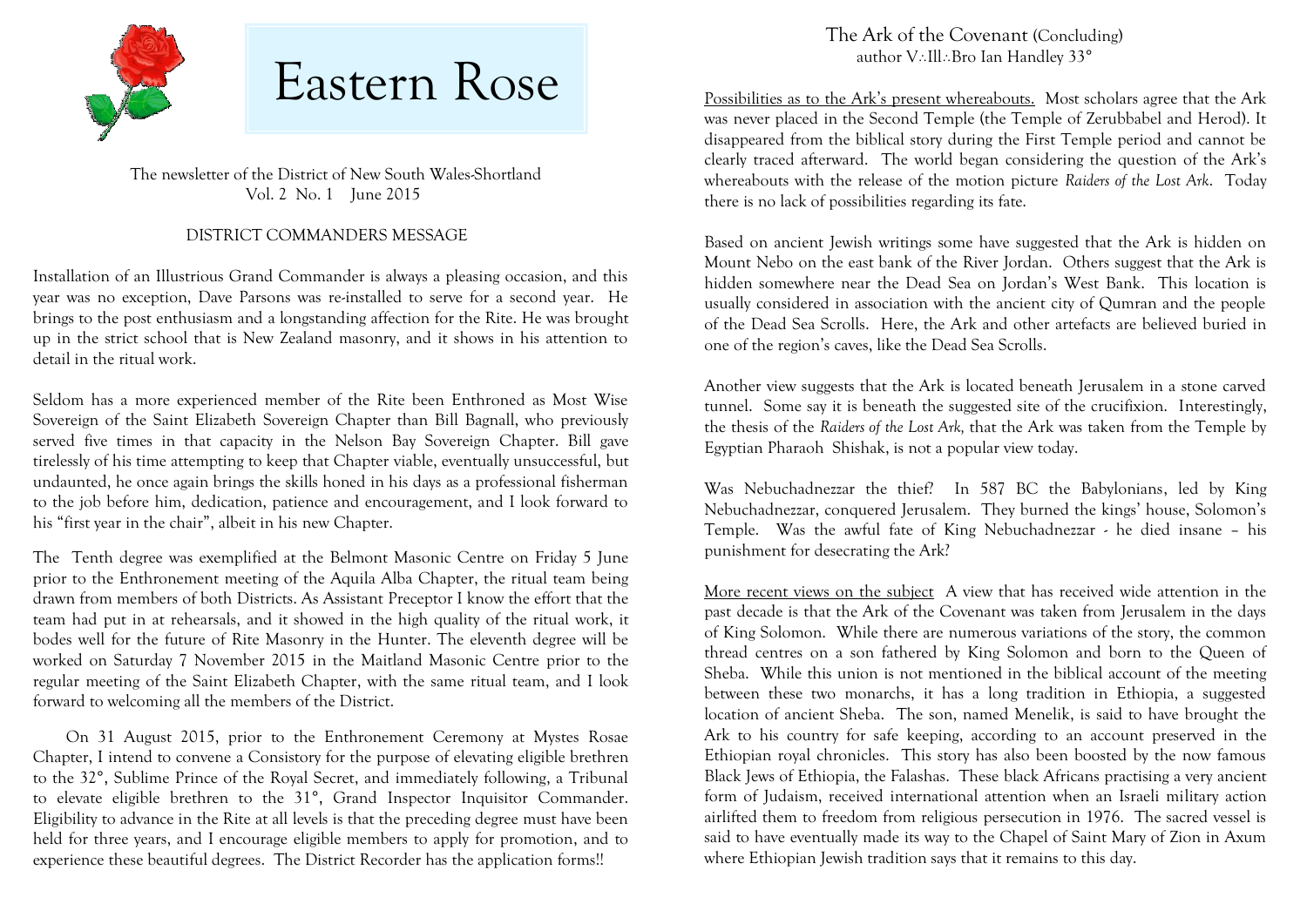Installation 2015 Newcastle Northern Sovereign Council No 9

> Em: Bro David Parsons 32° OoM Installed on 31 January 2015 by Em: Bro Kendall Smith 32° CoM



Dave has come to us from New Zealand affiliating to the Saint Elizabeth Chapter on 7 November 2009 and elevated in the Council the following year.

Dave was Perfected in the Lower Hutt Chapter EC and was later the MWS of that Chapter and subsequently of the Moncton Chapter EC at Levin. He was the Most Wise Sovereign of the Lake Taupo Chapter NZC in 2005.

He was elevated to the 32° on 29 March 2014 at the Consistory convened at East Maitland in the presence of both the Lieutenant Sovereign Grand Commander, V.P.Bro Ian Tilbury 33° and the Grand Marshal, Regional Commander of Region No 6, M. Ill Bro Greg Summerhayes 33°.

Enthronement 2015 Saint Elizabeth Sovereign Chapter No 85

> Em: Bro Bill Bagnall 31° CoM Enthroned on 2 May 2015 by Em: Bro Peter Groves 31° OoM



Bill was a long-time member of the Nelson Bay Sovereign Chapter No 189 affiliating with Saint Elizabeth on 4 February 2012 after his Chapter had surrendered their Charter.

Bill was Most Wise Sovereign of the Nelson Bay Chapter in the years 1998 (18˚) 1999 (18°) 2006 (30°) 2007 (30°) and 2008 (30°)

Bill was elevated to the 31° on 9 November 2010.

Bill spent many early years of his working life as a professional fisherman based on Nelson Bay and in season prawning in the Gulf of Carpentaria later re-training as a linesman with Telstra where he spent 17 years.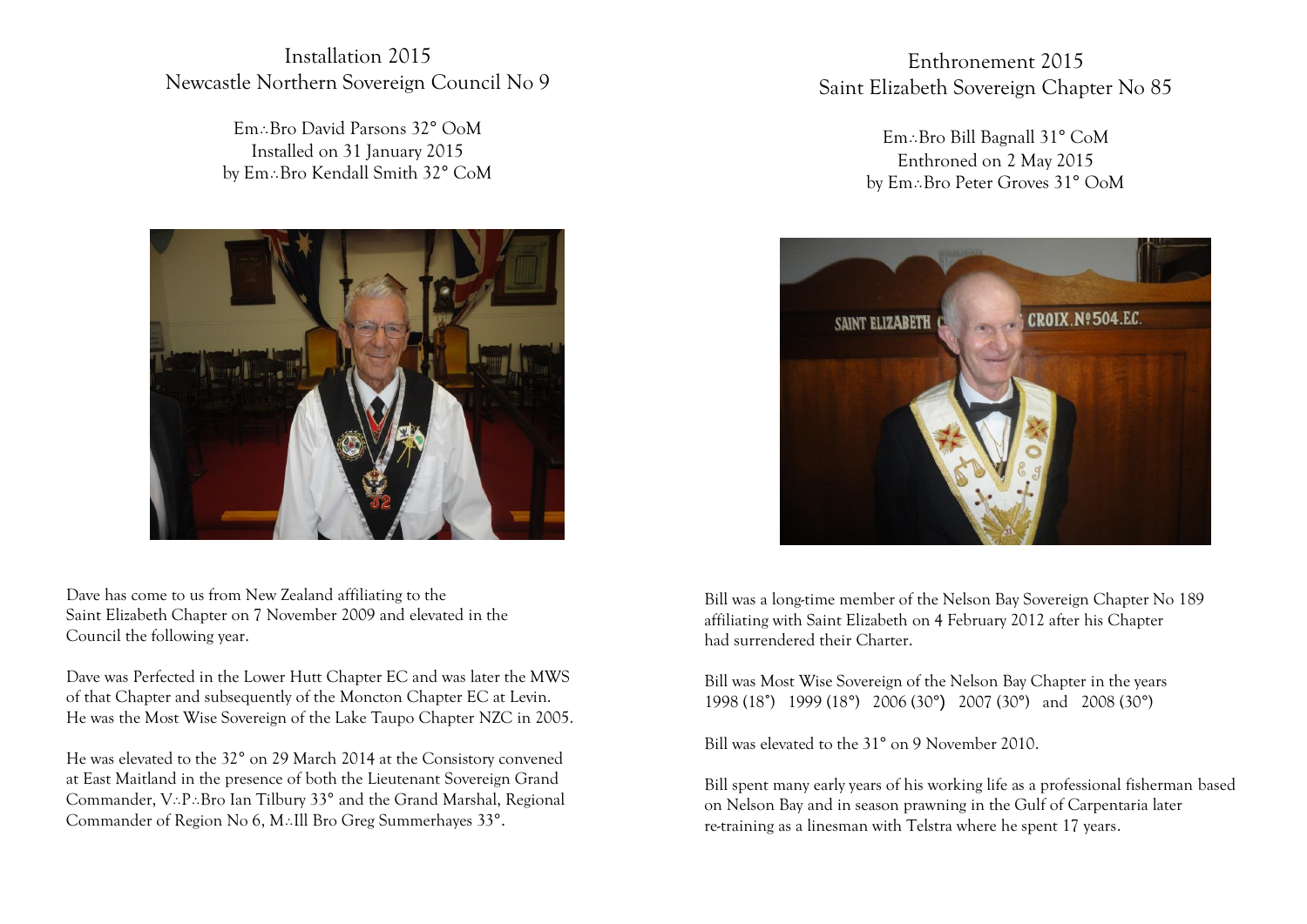# Ninth degree "Elect of Nine"



In the 9° King Solomon despatches a party of nine under the guidance of an "unknown" who gives no clue to his identity other than that he is a shepherd. The tracing boards of the eighteenth century depict this "unknown" as a dog, a symbolism that is found in many quarters. In the Apocryphal Book of Tobit is told the story of Tobias and the angel Raphael, in which Tobias is accompanied by a dog, and the dog mentioned in the "great journey of Yudhishthira" preserved in the Mahabharata.

This party succeeds only in discovering the third ruffian, hiding in a cave near Joppa. In the struggle to avoid arrest he is killed by Joabert (the candidate), who takes the ruffians head back to Jerusalem as evidence that one of the villains has been accounted for. As King Solomon had given strict orders that the men were to be brought to Jerusalem alive, so that they may be properly tried, Joaberts' disobedience resulted in his own condemnation to death. His plea that he had acted in self-defence was, however, accepted and he is received as a Master Elect of Nine.

Owing to one of the words occurring in the legend, these degrees have come to be known as the "Vengeance degrees". This term is apt to give rise to the misconception that summary vengeance was inflicted, and to obscure the underlying moral – "Vengeance is mine, sayeth the Lord".